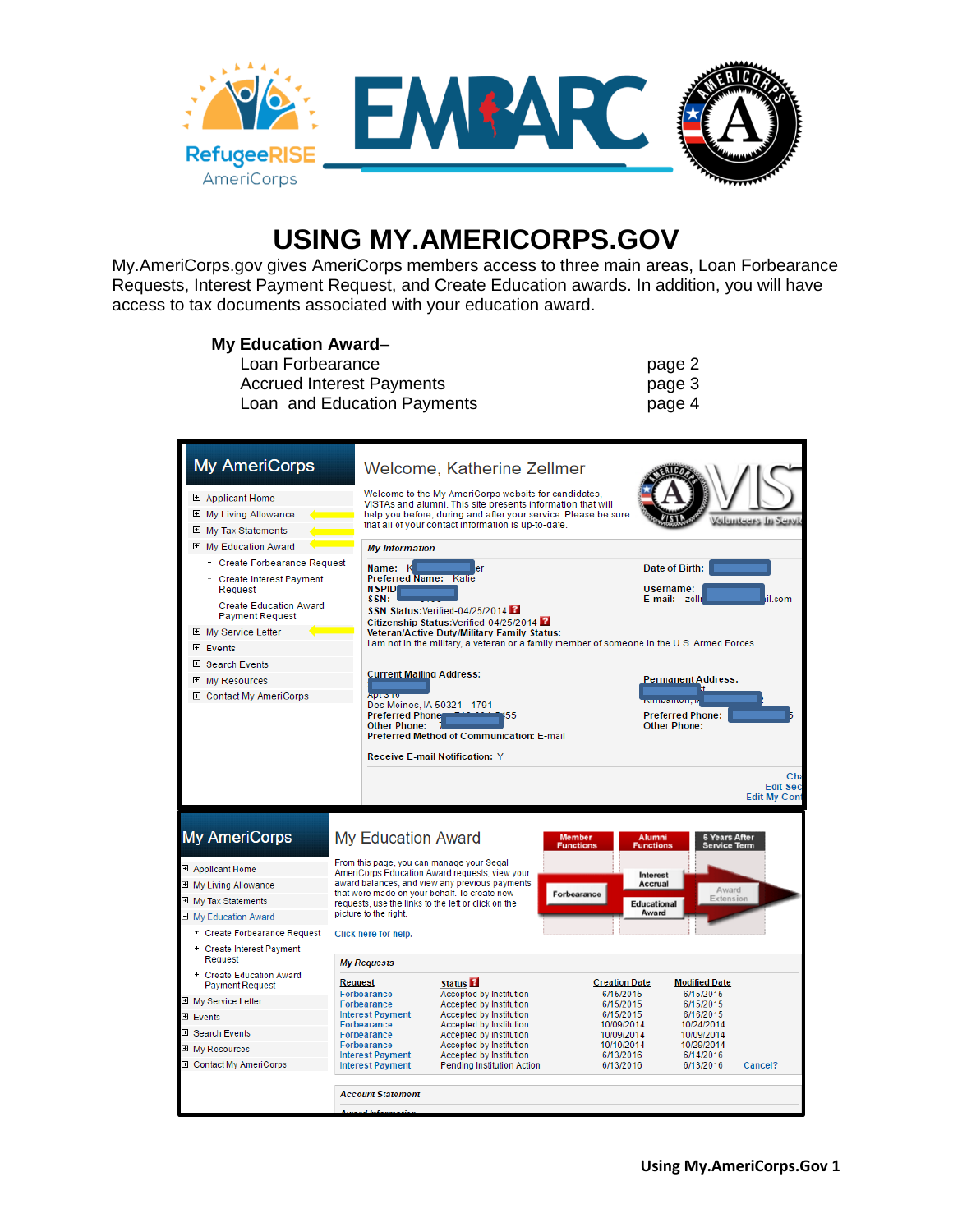

#### **CREATE FORBEARANCE REQUEST (DURING SERVICE)**

Individuals who are serving in a term of service in an approved AmeriCorps position may be eligible to have the repayment of their qualified student loans temporarily postponed while they are serving. It is through an action called *forbearance*. While an individual's loan is in forbearance, the member is not required to make payments. Interest may continue to accrue but if the member successfully completes the term of service and the loan is a qualified student loan, the National Service Trust will pay all or a portion of the interest that accrued during the service period.

*\*Loans in national service forbearance are not eligible for the Public Service Loan Forgiveness Program (PSLF).* 

*\*This payment is considered taxable income. At the end of the year you will receive a 1099 misc form by mail and on your my.americorps account.* 

- Click on "**Create Forbearance Request**"
- Choose your "**service term"**
- Click "**search institution**"
	- o Here you will need to know the **address and name of your loan holder**. Some loans will be with schools while others are through the department of education loan holders. Each one is different.
		- Example: Federal Loan Servicing is in Harrisburg, Penn.
	- $\circ$  It helps to put your loan account number in the comment box.
	- o This will not work with private loans.
- Submit request, but ensure you only click once. **Repeat for each loan provider**.
- To check your request status, go back to your "My Education Award" page. The loan holders have the option of accepting or rejecting and they will put their decision in the comment box attached to the request.

| <b>My AmeriCorps</b>                               | <b>Forbearance Request</b><br>Forbearance                                                                                |  |  |
|----------------------------------------------------|--------------------------------------------------------------------------------------------------------------------------|--|--|
| El Applicant Home                                  | To complete your Forbearance request, please verify that your personal information is correct, select                    |  |  |
| El My Living Allowance                             | for which you are requesting Forbearance (if more then one), and select the institution from which you                   |  |  |
| <b>El My Tax Statements</b>                        | Forbearance. Upon completing the form, click the "submit" button to forward your request.                                |  |  |
| El My Education Award                              | Click here for help.                                                                                                     |  |  |
| + Create Forbearance Request                       | <b>My Information</b>                                                                                                    |  |  |
| + Create Interest Payment<br>Request               | Name:<br><b>Preferred Name:</b>                                                                                          |  |  |
| + Create Education Award<br><b>Payment Request</b> | Date of Birth:<br><b>NSPID:</b>                                                                                          |  |  |
| <b>El My Service Letter</b>                        | SSN:                                                                                                                     |  |  |
| <b>E</b> Events                                    | E-mail:                                                                                                                  |  |  |
| El Search Events                                   | <b>Permanent Address:</b>                                                                                                |  |  |
| El My Resources                                    | Home Phone Number:                                                                                                       |  |  |
| <b>El Contact My AmeriCorps</b>                    | <b>Work or Other Phone Number:</b>                                                                                       |  |  |
|                                                    | <b>Mailing Address:</b>                                                                                                  |  |  |
|                                                    | <b>Home Phone Number:</b>                                                                                                |  |  |
|                                                    | Work or Other Phone Number:                                                                                              |  |  |
|                                                    | This is my<br>* Term of service: 06/13/2014 to 06/12/2015 *<br>loan<br>Institution Information (Search for Institutions) |  |  |
|                                                    |                                                                                                                          |  |  |
|                                                    | provider<br>Please select an institution to send this request to by clicking the "Search Ins                             |  |  |
|                                                    | Account#<br>Comments:                                                                                                    |  |  |
|                                                    | If you have more than one loan with the institution you specified you may specify a partid<br>number and loan type.      |  |  |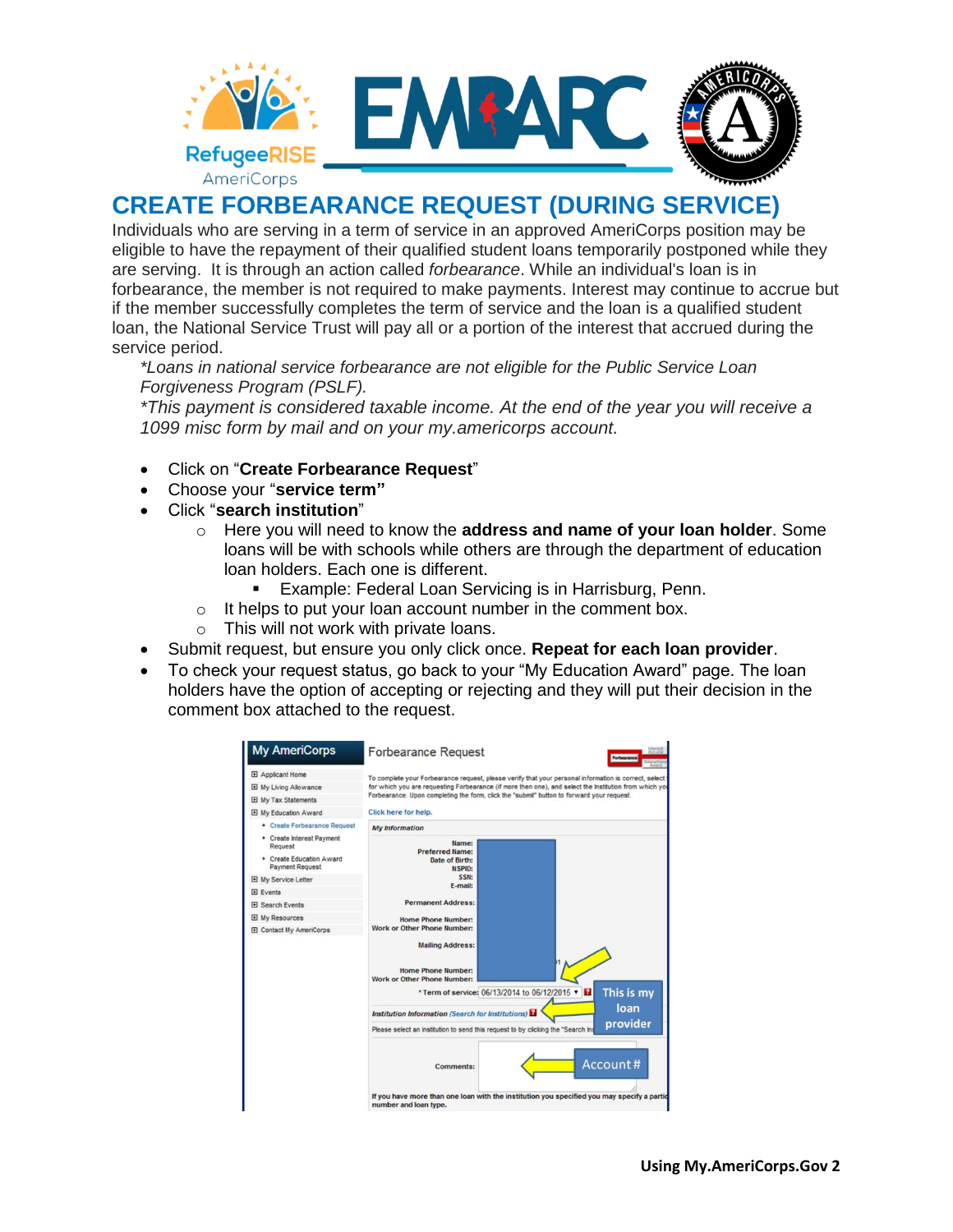

### **CREATE ACCRUED INTEREST PAYMENT REQUEST (AFTER SERVICE)**

Interest will continue to accrue on your loans while they are in forbearance. When the member successfully completes the term of service and the loan is a qualified student loan, the National Service Trust will pay all or a portion of the interest that accrued during the service period.

*\*This payment is considered taxable income. At the end of the year you will receive a 1099 misc form by mail and on your my.americorps account.* 

- Click on "Create Interest Payment Request"
- Select "Service Term"
- "Search for your institutions". These will be the same institutions you had in forbearance. You must know the name and address of your loan provider.
	- o Providing your account number in the comments section is helpful
- Click submit "ONCE"
- To check your request status, go back to your "My Education Award" page. The loan holders have the option of accepting or rejecting and they will put their decision in the comment box attached to the request.

| <b>My AmeriCorps</b>                               | <b>Interest Payment Request</b>                                                                                                                                                                                                                                                                                    |  |  |  |
|----------------------------------------------------|--------------------------------------------------------------------------------------------------------------------------------------------------------------------------------------------------------------------------------------------------------------------------------------------------------------------|--|--|--|
| El Applicant Home                                  | To complete your interest payment request, please verify that your personal information is correct, select the term of service for which<br>you are requesting your interest Payment benefit, and select your lending institution. Upon completing the form, click the "submit"<br>button to forward your request. |  |  |  |
| El My LMing Allowance                              |                                                                                                                                                                                                                                                                                                                    |  |  |  |
| El My Tax Statements                               |                                                                                                                                                                                                                                                                                                                    |  |  |  |
| <b>EE My Education Award</b>                       | Click here for help.                                                                                                                                                                                                                                                                                               |  |  |  |
| · Create Forbearance Request                       | My Information                                                                                                                                                                                                                                                                                                     |  |  |  |
| · Create Interest Payment Request                  |                                                                                                                                                                                                                                                                                                                    |  |  |  |
| · Create Education Award Payment<br><b>Request</b> | Name:<br><b>Preferred Name:</b>                                                                                                                                                                                                                                                                                    |  |  |  |
| El My Service Letter                               | Date of Birth:<br>NSPID:                                                                                                                                                                                                                                                                                           |  |  |  |
| <b>El Events</b>                                   | SSN:                                                                                                                                                                                                                                                                                                               |  |  |  |
| <b>El Search Events</b>                            | E-mail:                                                                                                                                                                                                                                                                                                            |  |  |  |
| El My Resources                                    | <b>Permanent Address:</b>                                                                                                                                                                                                                                                                                          |  |  |  |
| El Contact My AmeriCorps                           |                                                                                                                                                                                                                                                                                                                    |  |  |  |
|                                                    | Home Phone Number:<br>Work or Other Phone Number:<br><b>Malling Address:</b><br>Home Phone Number:<br>Work or Other Phone Number:<br><b>ITUZEN</b> CONTRA<br>06/13/2014 to 06/12/2015 *<br>* Term of service:                                                                                                      |  |  |  |
|                                                    | Institution Information (Search for Institutions)<br>This is your<br>Please select an institution to send this request to by clicking the "Search institutions" link a                                                                                                                                             |  |  |  |
|                                                    | loan<br>provider<br>Comments:<br>If you have more than one loan with the institution you specified you may specify a particular loan number and loan<br>type.                                                                                                                                                      |  |  |  |
|                                                    | Certify and Submit<br>I authorize the release of any loan information to the National Service Trust.<br>I certify that all of the information I have provided is true and correct. I understand that a knowing and will talse statement on this                                                                    |  |  |  |
|                                                    | form can be punished by a fine or imprisonment or both pursuant to Section 1001 of Title 18, USC.<br>If you are unable to make these certifications, please contact the help desk at 1-800-942-2677.<br>Please click submit button ONCE. Do not click back button or refresh your browser<br>submit<br>cancel      |  |  |  |